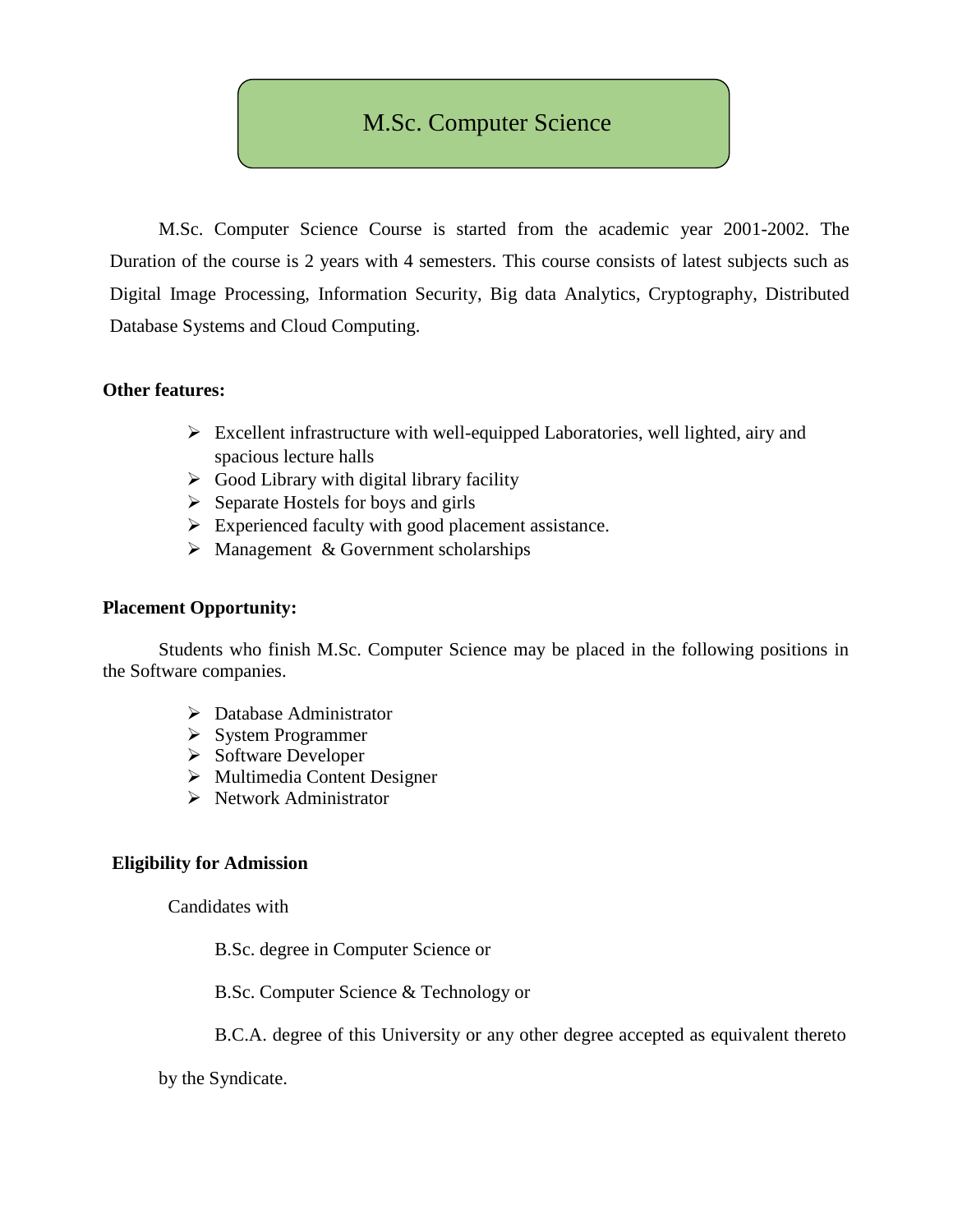### **M.Sc. DEGREE COURSE IN COMPUTER SCIENCE [PSD]** Revised Regulations Choice Based Credit System

(Effective from the academic year 2015-2016)

|                       | <b>SEMESTER - I</b>                                                                                                 |                                              |                |                |    |    |              |  |  |  |
|-----------------------|---------------------------------------------------------------------------------------------------------------------|----------------------------------------------|----------------|----------------|----|----|--------------|--|--|--|
| Sl. No                | <b>Subject</b>                                                                                                      | Sub. Code                                    | Ins.Hr         | <b>Credits</b> | IA | EA | <b>Total</b> |  |  |  |
| $\mathbf{1}$          | Design and Analysis of Algorithms                                                                                   | PSD1A                                        | 5              | $\overline{4}$ | 25 | 75 | 100          |  |  |  |
| $\overline{2}$        | <b>Advanced Java Programming</b>                                                                                    | PSD1B                                        | 5              | $\overline{4}$ | 25 | 75 | 100          |  |  |  |
| $\overline{3}$        | <b>System Software</b>                                                                                              | PSD1C                                        | 5              | $\overline{4}$ | 25 | 75 | 100          |  |  |  |
| $\overline{4}$        | Practical – I: Algorithms Lab                                                                                       | PSD11                                        | 4              | $\overline{2}$ | 40 | 60 | 100          |  |  |  |
| 5 <sup>5</sup>        | Practical – II: Advanced Java Lab.                                                                                  | PSD12                                        | 4              | $\overline{2}$ | 40 | 60 | 100          |  |  |  |
| 6                     | Theoretical Foundations of Computer Science                                                                         | PED1A                                        | 5              | $\overline{4}$ | 25 | 75 | 100          |  |  |  |
| $\overline{7}$        | SoftSkill-1-Language and Communication<br>skill                                                                     | <b>PSSEA</b>                                 | $\overline{2}$ | $\overline{2}$ | 40 | 60 | 100          |  |  |  |
| <b>SEMESTER - II</b>  |                                                                                                                     |                                              |                |                |    |    |              |  |  |  |
| $\mathbf{1}$          | <b>Computer Networks</b>                                                                                            | PSD <sub>2</sub> A                           | 5              | $\overline{4}$ | 25 | 75 | 100          |  |  |  |
| $\overline{2}$        | <b>Digital Image Processing</b>                                                                                     | PSD <sub>2B</sub>                            | 5              | $\overline{4}$ | 25 | 75 | 100          |  |  |  |
| $\overline{3}$        | Practical - III: RDBMS lab.                                                                                         | <b>PSD21</b>                                 | $\overline{4}$ | $\overline{2}$ | 40 | 60 | 100          |  |  |  |
| $\overline{4}$        | <b>ELECTIVE-I</b><br><b>Mobile Computing</b><br><b>Computer Simulation and Modeling</b><br><b>Computer Graphics</b> | <b>PSDEA</b><br><b>PSDEB</b><br><b>PSDEC</b> | 5              | 3              | 25 | 75 | 100          |  |  |  |
| $5\overline{)}$       | Practical – IV: Image Processing in Java-Lab                                                                        | <b>PSD22</b>                                 | $\overline{4}$ | $\overline{2}$ | 40 | 60 | 100          |  |  |  |
| 6                     | <b>Object Oriented Analysis and Design</b>                                                                          | PED <sub>2</sub> A                           | 5              | 3              | 25 | 75 | 100          |  |  |  |
| $\boldsymbol{7}$      | SoftSkill-2 -Spoken and Presentation Skill                                                                          | <b>PSSEB</b>                                 | $\mathbf{1}$   | $\overline{2}$ |    |    | 100          |  |  |  |
| $\,8\,$               | SoftSkill-3- Quantitative Aptitude                                                                                  | <b>PSSER</b>                                 | $\mathbf{1}$   | $\overline{2}$ |    |    | 100          |  |  |  |
| 9                     | Internship: During summer vacation 6 to 8 weeks                                                                     |                                              |                |                |    |    |              |  |  |  |
| <b>SEMESTER - III</b> |                                                                                                                     |                                              |                |                |    |    |              |  |  |  |
| $\mathbf{1}$          | Principles of Compiler Design                                                                                       | PSD3A                                        | 5              | $\overline{4}$ | 25 | 75 | 100          |  |  |  |
| $\overline{2}$        | <b>Information Security</b>                                                                                         | <b>PSD3B</b>                                 | 5              | $\overline{4}$ | 25 | 75 | 100          |  |  |  |
| $\overline{3}$        | Artificial Intelligence                                                                                             | PSD3C                                        | 5              | $\overline{4}$ | 25 | 75 | 100          |  |  |  |
|                       | Elective - II: Big data Analytics                                                                                   | <b>PSDED</b>                                 |                |                |    |    |              |  |  |  |
|                       | Elective –II: Cryptography                                                                                          |                                              |                |                |    |    |              |  |  |  |
| $\overline{4}$        | Elective - II: Distributed Database Systems                                                                         |                                              | 5              | $\overline{4}$ | 25 | 75 | 100          |  |  |  |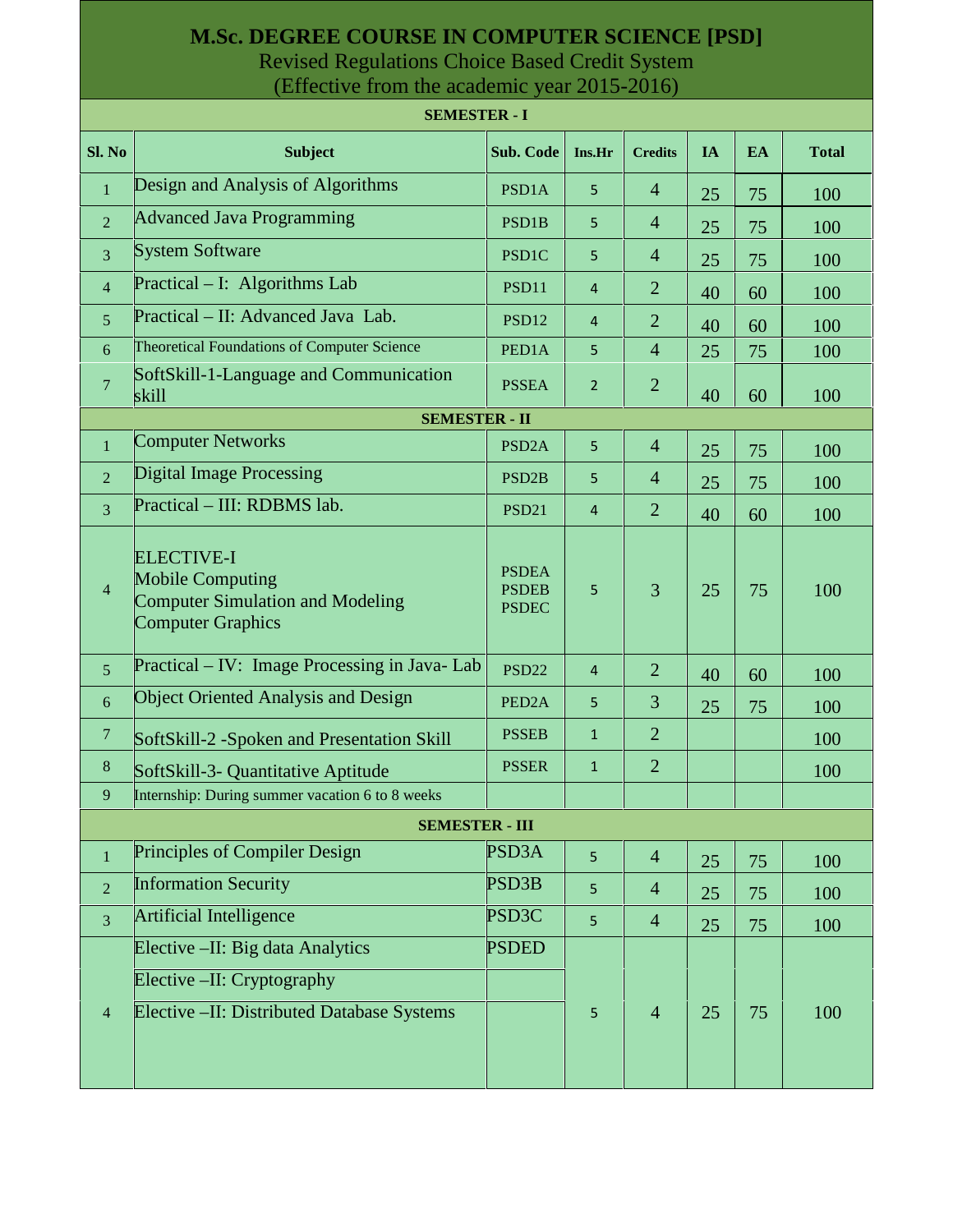| 5                    | Elective – III: Multimedia Systems |                   | 5              | $\overline{4}$ | 25 | 75  | 100 |  |
|----------------------|------------------------------------|-------------------|----------------|----------------|----|-----|-----|--|
|                      | Elective – III: E-Commerce         |                   |                |                |    |     |     |  |
|                      | Elective $- III: Cloud Computing$  | <b>PSDEJ</b>      |                |                |    |     |     |  |
| 6                    | Practical – V: Mini Project        | PSD31             | $\overline{4}$ | 2              | 40 | 60  | 100 |  |
| 7                    | SoftSkill-4 Contemporary Awareness | <b>PSSEN</b>      | 1              | $\overline{2}$ | 40 | 60  | 100 |  |
| 8                    | Internship: Award of marks         | <b>PSSEQ</b>      |                | 2              |    | 100 | 100 |  |
| <b>SEMESTER - IV</b> |                                    |                   |                |                |    |     |     |  |
|                      | Project & Viva-Voce                | PSD <sub>40</sub> |                | 20             | 20 | 80  | 100 |  |

# Computer Laboratories

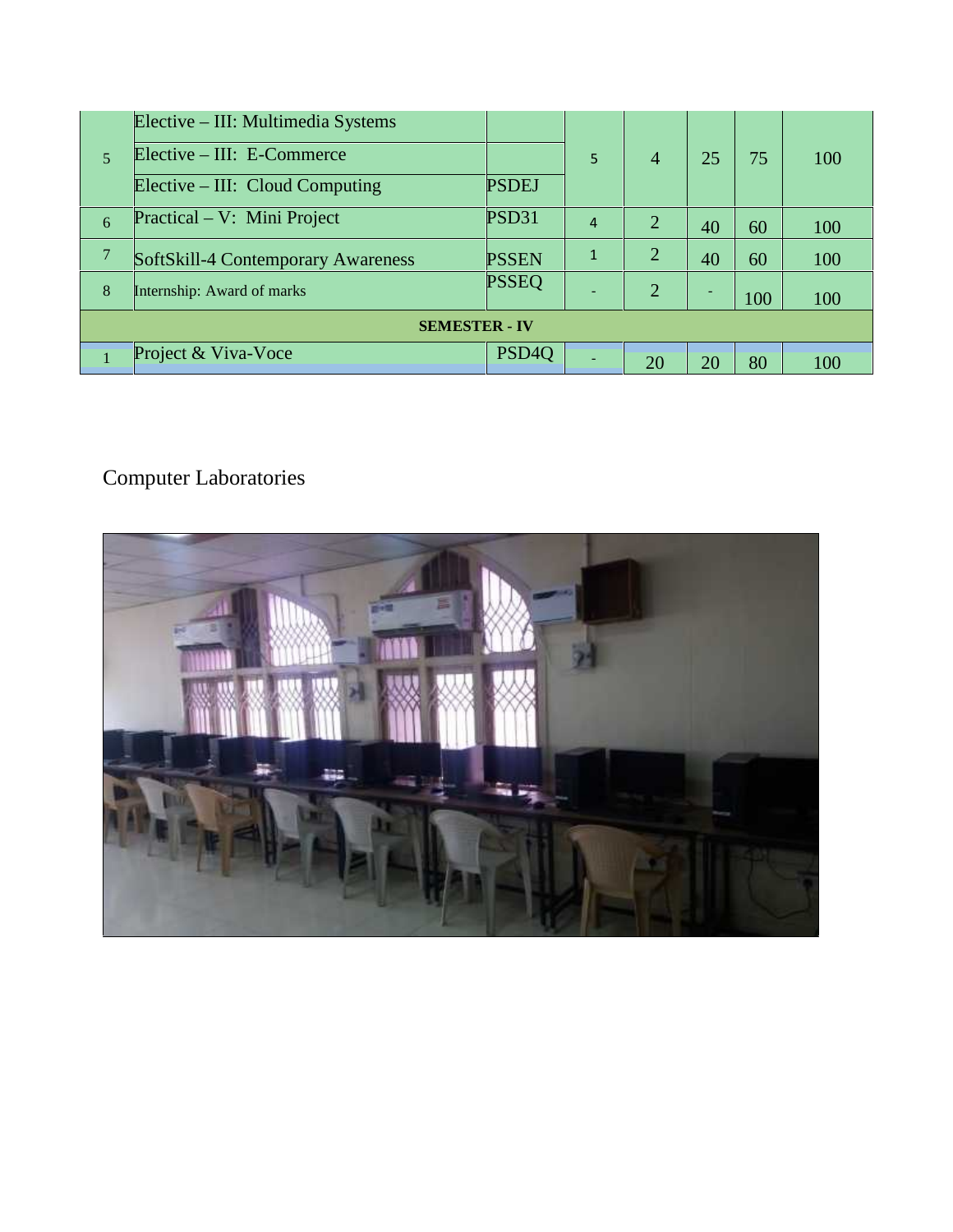

Dr. M. Abul Hassan Sathali., Academic Director is giving a memento to Dr. R. Meganathan, Principal. COMP-FEST2K17 – Intra departmental Symposium



Staff & Students are conducting Blast the bug (Debugging) – COMPFEST 2K17